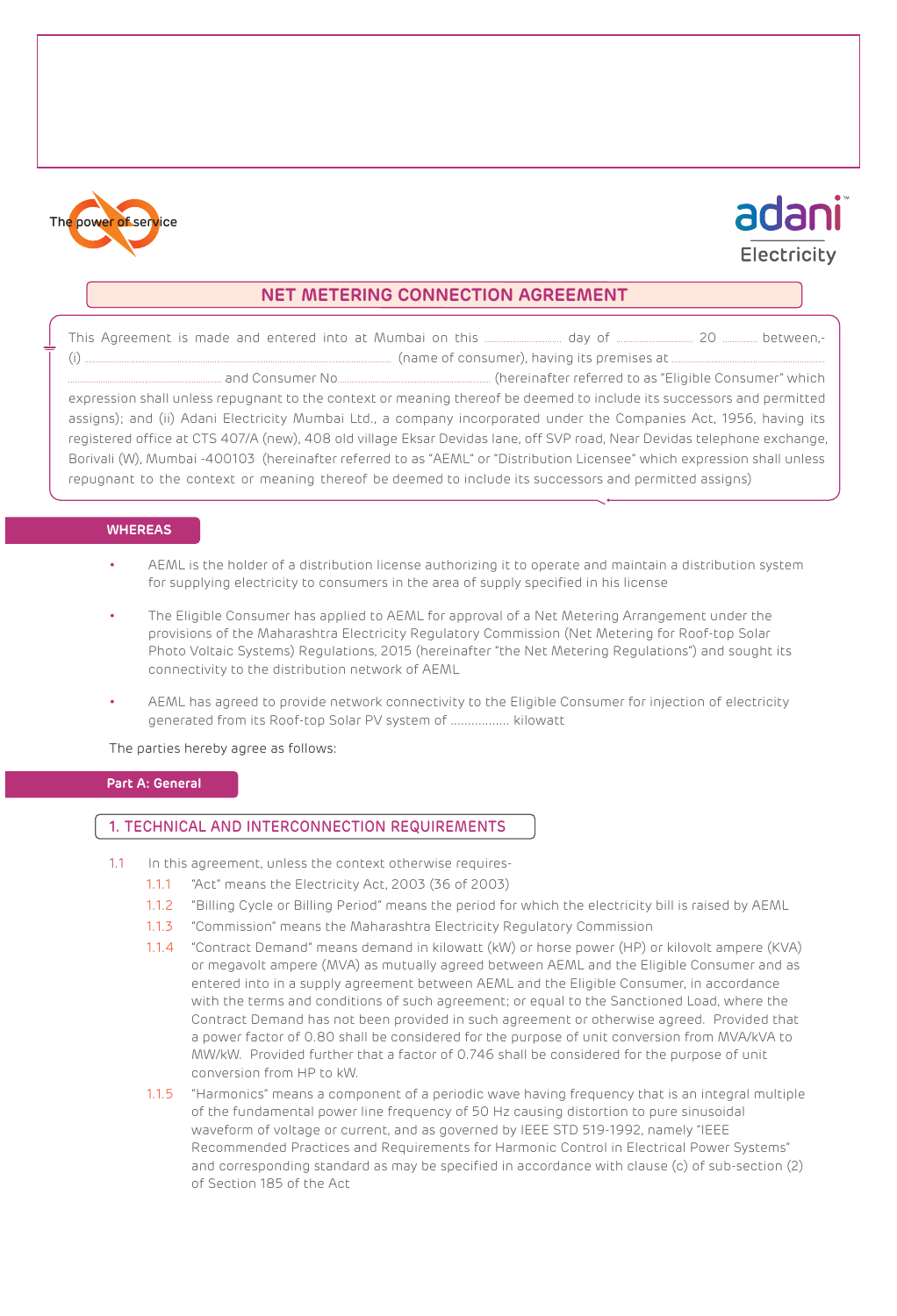- 1.1.6 "Interconnection Point" means the interface of the Solar PV system with the outgoing terminals of the meter / AEML's cut-outs/switchgear fixed in the premises of the Eligible Consumer; Provided that, in the case of an Eligible Consumer connected at the High Tension ('HT') level, the 'inter-connection point' shall mean the interface of the Solar PV System with the outgoing terminals of the Distribution Licensee's metering cubicle placed before such Consumer's apparatus. Provided further that the Interconnection Point shall be as specified by AEML
- 1.1.7 "Net Meter" means an energy meter as defined in the Electricity Supply Code which is also capable of recording both the import and export of electricity, or a pair of energy meters, one for recording the import and the other for recording the export of electricity, as the case may be
- 1.1.8 "Obligated Entity" means an entity required to fulfill a Renewable Purchase Obligation ('RPO') as specified by the Commission in Regulations governing such Obligation ('the RPO Regulations')
- 1.1.9 "Open Access Agreement" means the Agreement, if any, between Eligible Consumer and AEML for provision of open access on the distribution network of AEML under Maharashtra Electricity Regulatory Commission (Distribution Open Access) Regulations, 2014, as amended or superseded from time to time
- 1.1.10 "Premises" means and includes roof-tops or any areas on the land, building or infrastructure or part or combination thereof in respect of which a separate meter has been provided by AEML for supply of electricity
- 1.1.11 "Roof-top Solar PV System" means the Solar Photo Voltaic power system installed by the Eligible Consumer and owned and/or operated by the Eligible Consumer or by a third party, that uses sunlight for direct conversion into electricity through Photo Voltaic technology
- 1.1.12 "Renewable Energy Certificate" means the Certificate issued in accordance with the procedures specified by the Central Electricity Regulatory Commission m. "Settlement Period" means the period beginning from the first day of April of a calendar year and ending with the thirty first day of March of the following calendar year
- 1.1.13 "Supply Code" means the Maharashtra Electricity Regulatory Commission (Electricity Supply Code and Other Conditions of Supply) Regulations, 2005, as amended or superseded from time to time.
- 1.1.14 "Standards of Performance Regulations" means the Maharashtra Electricity Regulatory Commission (Standards of Performance of Distribution Licensees, Period for Giving Supply and Determination of Compensation) Regulations, 2014, as amended or superseded from time to time.

Words or expressions used herein and not defined shall have the meanings as assigned to them under the Act and/or the Net Metering Regulations and, if not defined in either, shall have the meaning assigned to them in any Act of Parliament or the State Legislature applicable to the electricity industry.

# 2. ELIGIBILITY

- 2.1 The Roof-top Solar PV System meets the applicable norms for being integrated into the distribution network.
- 2.2 The Eligible Consumer shall maintain the System in accordance with the applicable norms throughout the duration of this Agreement.

# 3. COMPLIANCE WITH ACT, RULES AND REGULATIONS

- 3.1 All parties to this agreement shall comply with the provisions of the Act and the rules and Regulations, including the Net Metering Regulations, laid down there under. Where any provision of this agreement is inconsistent with the provisions of the Act and/ or the rules or Regulations laid down there under, the provisions of the Act, rules or Regulations, as the case may be, shall take precedence to the extent of such inconsistency.
- 3.2 The Eligible Consumer shall obtain any statutory approvals and clearances that may be required, such as from the Electrical Inspector or the municipal or other authorities, before connecting the Roof-top Solar PV System to the distribution Network.

## 4. COMMENCEMENT AND TERMS OF AGREEMENT

This Agreement shall become Effective from (date) which is the date of interconnecting Eligible Consumer's Roof-top Solar PV System to AEML's distribution network (hereafter referred to as "Effective Date") and shall continue for the period 20 years, unless terminated prematurely in accordance with Clause 5 herein.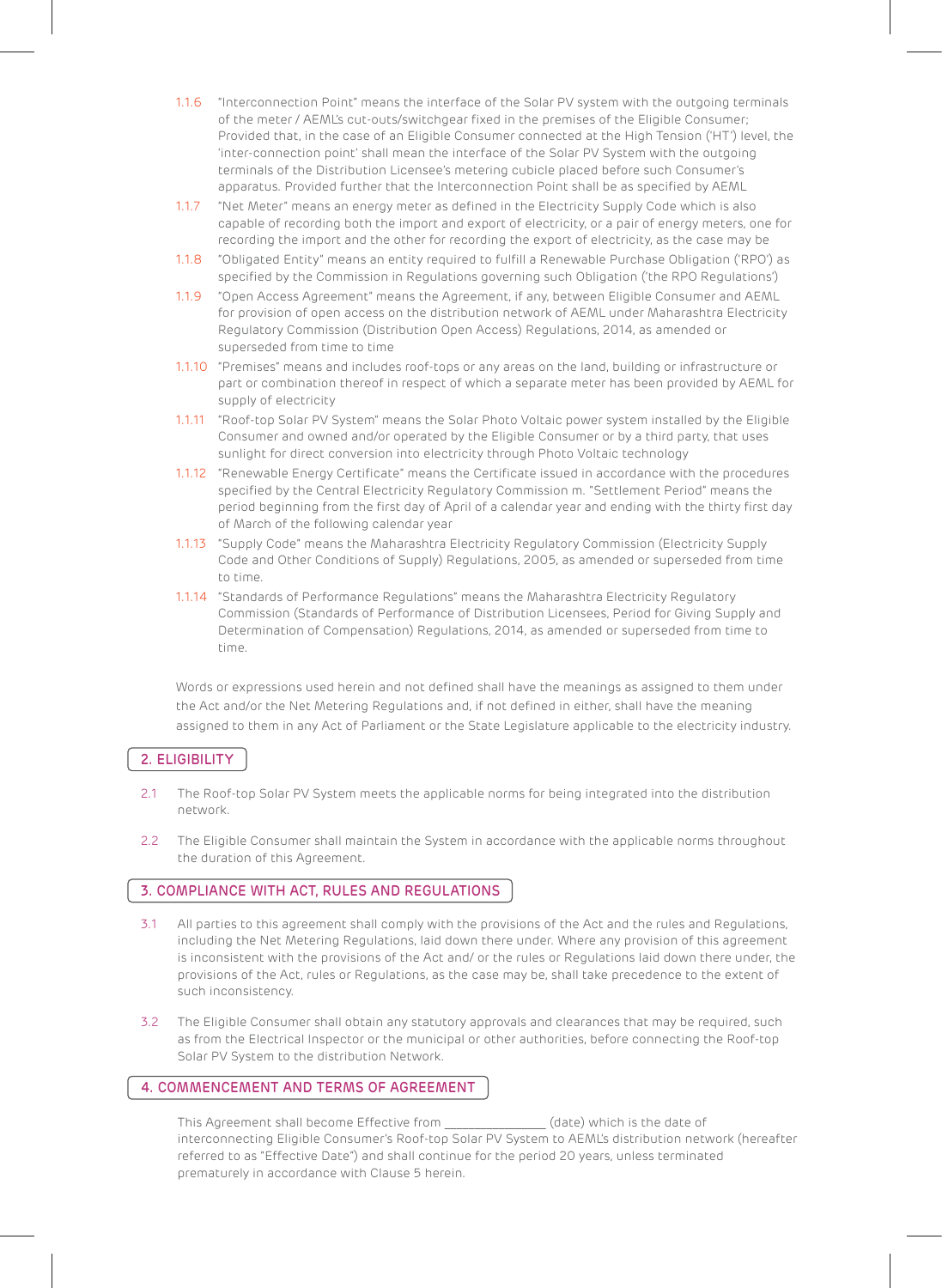#### 5. TERMINATION OF AGREEMENT

- 5.1 The Distribution Licensee may terminate this agreement after giving a thirty (30) days prior written intimation of the same to the Eligible Consumer, where:
	- 5.1.1 The Eligible Consumer defaults in the payment of any charge or any other sum due from him, as provided under Section 56 of the Act
	- 5.1.2 The Consumer does an act referred to in sub-section (3) of Section 163 of the Act
	- 5.1.3 The disconnection of Consumer from the grid is authorized under any other provision of the Act, the rules and Regulations made thereunder and/ or any other law for the time being in force
	- 5.1.4 The Eligible Consumer is in breach of any terms of this Agreement or the provisions of the Net Metering Regulations
	- 5.1.5 The Consumer is declared insolvent
	- 5.1.6 In case the Eligible Consumer also has an Open Access Agreement with AEML and the disconnection of supply whereof is authorized by the provisions of such Open Access Agreement
	- 5.1.7 The Eligible Consumer has, without prior permission of AEML, carried out any changes, modifications or alterations to the Roof-top Solar PV System or its interconnection with the distribution system of AEML

Provided that the termination shall be subject to settlement of all dues of the Distribution Licensee in accordance with the Act, the Regulations and this agreement.

- 5.2 The Eligible Consumer may terminate this Agreement after giving a thirty (30) days prior written intimation of the same to AEML.
- 5.3 The Eligible Consumer shall, within the notice period under clause 5.1 above, remedy or remove the cause or causes stated in the notice failing which AEML may terminate this agreement from the date stated in the notice.
- 5.4 Notwithstanding anything contained in this clause 5, where termination of agreement results in disconnection of supply to the Eligible Consumer, it shall be only for the reasons authorized by the Act and such disconnection shall be made in accordance with the provisions of the Act and the Regulations made there-under.
- 5.5 In case of disconnection, the reconnection of the Eligible Consumer shall be in accordance with the provisions of the Act and the Regulations.
- 5.6 The Termination of this Agreement shall not affect any accrued liability or claim or any obligations pursuant to this Agreement, upto the date of termination of this Agreement.
- 5.7 Upon termination of this Agreement, the Eligible Consumer will have to apply for Net Metering Arrangement afresh if it so desires.

## 6. TECHNICAL AND INTERCONNECTION REQUIREMENTS

- 6.1 The metering arrangement and the interconnection of the Roof-top Solar PV System with the network of AEML shall be as per the provisions of the Net Metering Regulations and the technical standards and norms specified by the Central Electricity Authority for connectivity of distributed generation resources and for the installation and operation of meters.
- 6.2 The Eligible Consumer has installed or shall install an isolation device (both automatic and in-built within inverter and external manual relays) and agrees to provide AEML full access to the same if required for repair and maintenance of the distribution network.
- 6.3 If the Eligible Consumer has opted for connectivity with a battery backup, the inverter shall have a separate back-up wiring to prevent the battery/decentralized generation (DG) power from flowing into the distribution network in the absence of grid supply.
- 6.4 The Eligible Consumer shall provide appropriate protection for islanding of its Roof-top Solar PV System from the network of AEML in the event of grid or supply failure.
- 6.5 The Eligible Consumer shall furnish all relevant data, such as voltage, frequency, circuit breaker, isolation position in the system, Test Certificates for equipment and installations as and when required by AEML.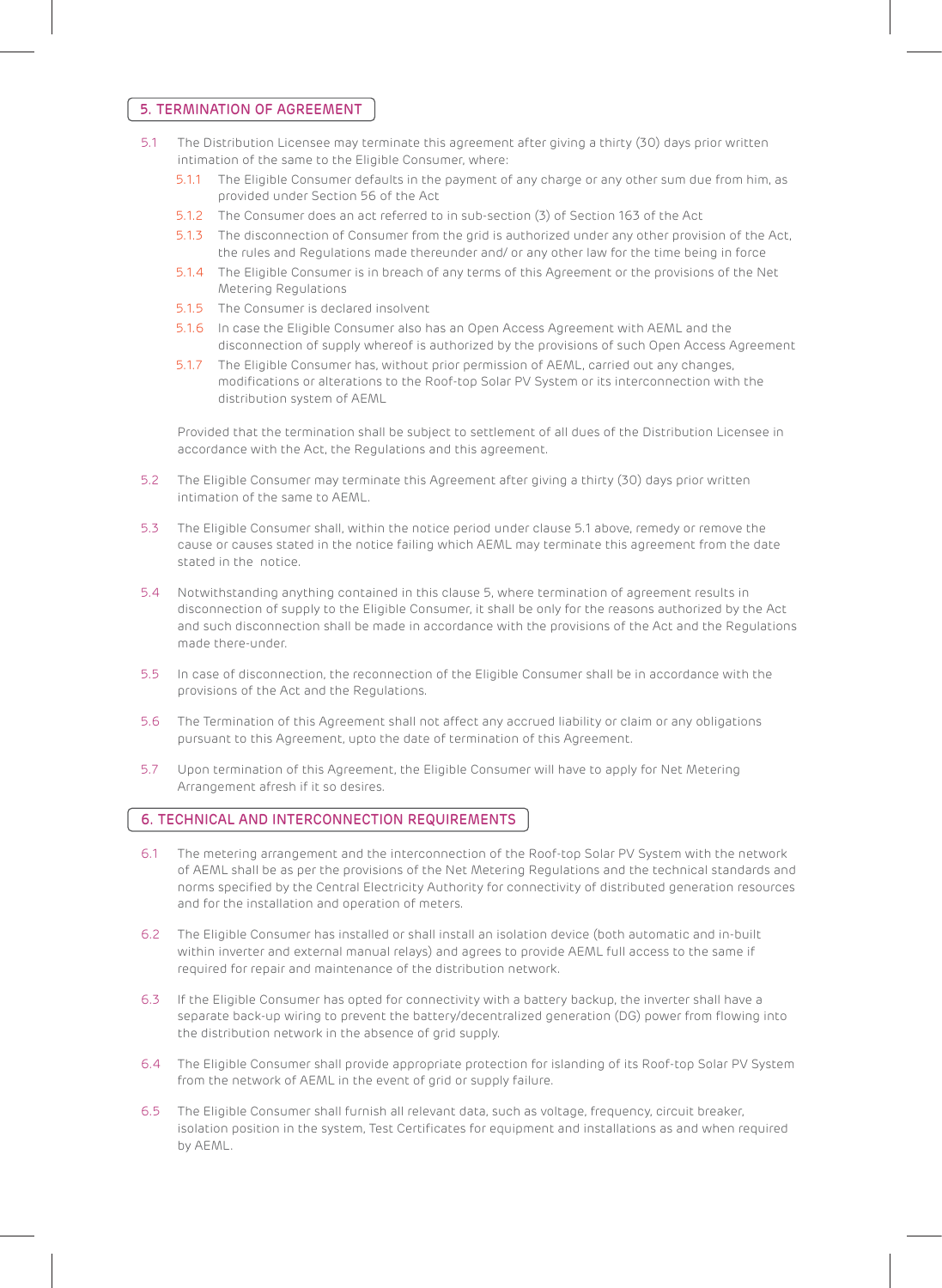- 6.6 The Eligible Consumer shall take all reasonable precautions as regards the connection of its Roof-top Solar PV System to the distribution network of AEML to prevent any adverse effect on the:
	- 6.1.1 Use of the distribution system of the Distribution licensee
	- 6.1.2 Quality and reliability of supply of electricity through the distribution system of the Distribution licensee
- 6.7 The Eligible Consumer has installed or shall have installed, before the Effective Date, appropriate device/equipment for control of harmonics injected into the distribution network due to generation of electricity from the Roof-top Solar PV System.

Provided that if, at any time, AEML determines that the Eligible Consumer's Roof-top Solar PV System is not complying with the relevant IEEE Standards regarding control and prevention of harmonics, the Eligible Consumer shall forthwith disconnect its Roof-top Solar PV System from the network of AEML, upon direction of AEML and shall install necessary harmonic suppression equipment and/or undertake repairs as may be required, at his own expense prior to seeking reconnection.

 Provided further that AEML shall be authorised to charge the Eligible Consumer penalty, if any and in the manner, as may be specified by the Commission from time to time for injection of harmonics into the grid.

## 7. SAFETY

- 7.1 The equipment of the Eligible Consumer connected with the distribution network of AEML shall be compliant with relevant International (IEEE/IEC) of Indian Standards (BIS), as the case may be, and the installation of electrical equipment shall comply with the requirements specified by the Central Electricity Authority regarding safety and electricity supply.
- 7.2 The Eligible Consumer shall be responsible for safe operation, maintenance and rectification of any defect in the Roof-top Solar PV System up to the point of Net Meter.
- 7.3 If, at any time, AEML determines that the Eligible Consumer's Roof-top Solar PV System is causing or may cause damage to AEML's other consumers or its distribution assets, the Eligible Consumer shall forth with disconnect the Roof-top Solar PV System from AEML's network upon direction to that effect by AEML, and shall undertake corrective measures at his own expense prior to seeking reconnection.
- 7.4 AEML shall not be responsible for any accident resulting in injury to human beings or animals or damage to property that may occur due to back-feeding from the Roof-top Solar PV System when the grid supply is off. AEML shall be authorized to disconnect the Eligible Consumer's installation at any time in the event of such exigencies to prevent accidents.

## 8. LIABILITIES

- 8.1 Both Parties shall indemnify each other for damages or adverse effects of either Party's negligence or misconduct during installation of the Rooftop Solar PV System, its connectivity with the distribution network and operation of the System.
- 8.2 The Parties shall not be liable to each other for any loss of profits or revenues, business interruption losses, loss of conduct or goodwill, or for indirect, consequential, incidental or special damages including, but not limited to, punitive or exemplary damages, whether any of these liabilities, losses or damages arise in this Agreement, or otherwise.

## 9. CHANGE OF NAME

9.1 A connection may be transferred in the name of another person upon death of the Consumer or in case of transfer of ownership or occupancy of the premises, upon application for change of name by the new owner or occupier:

Provided that such change of name shall not entitle the applicant to require shifting of the connection to a new premises.

9.2 The provisions in this regard shall be governed by the relevant Regulations of the Supply Code.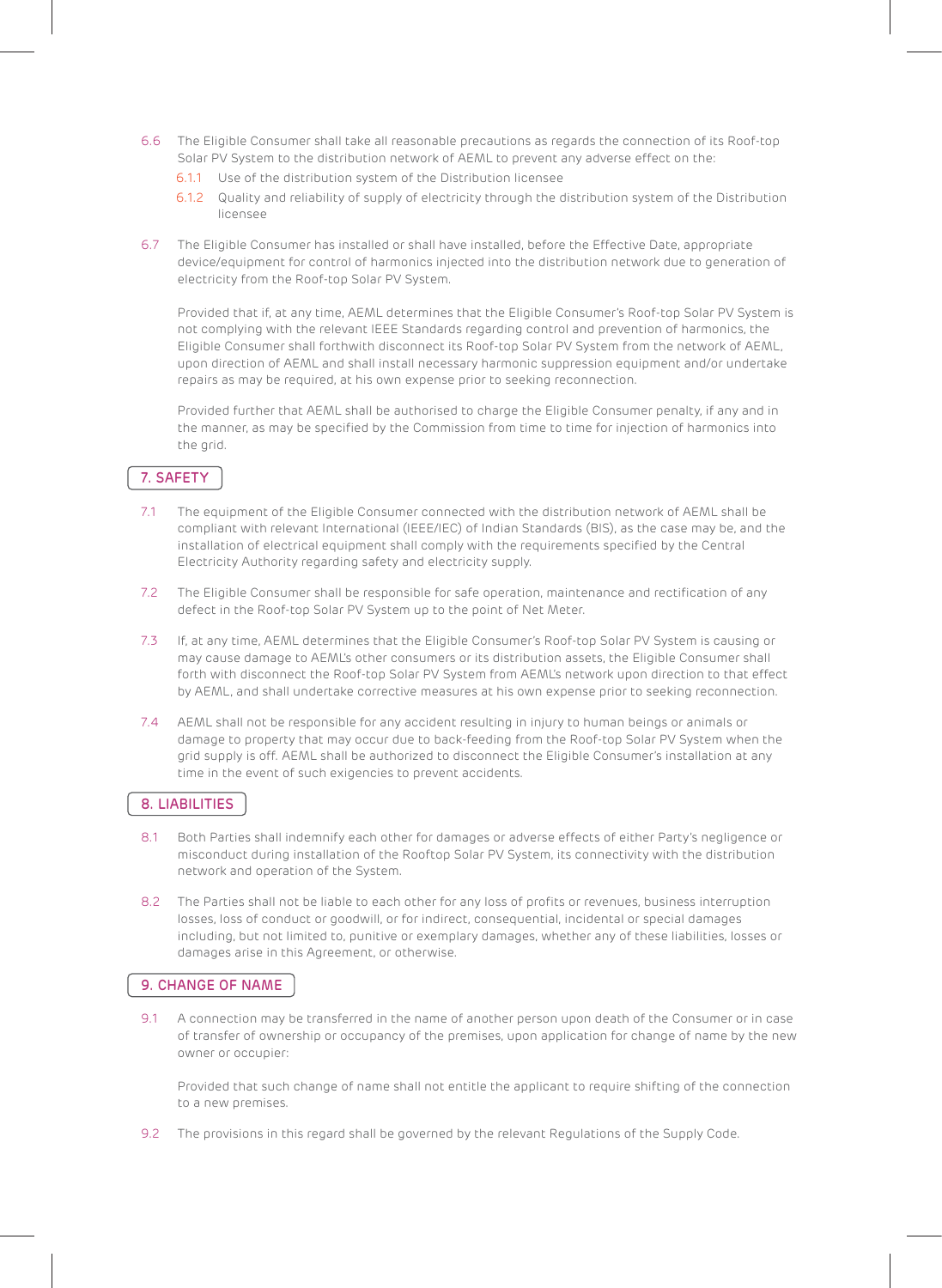9.3 This Agreement shall be modified to include the name of the new owner or occupier (applicant for change of name) and till such time such modification is done, this Agreement shall be deemed applicable to such new owner or occupier.

Provided that the Distribution Licensee shall provide the revised Agreement to the new Owner or Occupier within three (3) working days of change of name and the new Owner or Occupier shall execute the said Agreement within one month of receipt of such Agreement, failing which this Agreement shall stand terminated.

## 10. ACCESS TO PREMISES

10.1 No person other than an Authorised Representative of the Distribution Licensee or any other person authorised under the Act and the rules and Regulations made thereunder shall be authorised to operate, handle or remove any electrical plant, electric lines or meter or break, remove, erase or otherwise interfere with the seals, name plates and distinguishing numbers or marks affixed on such property of the Distribution Licensee placed in the Eligible Consumer's premises

Provided that such Authorised Representative of the Distribution Licensee shall not perform any of the acts under this clause 10 except in the presence of the Eligible Consumer or his representative

Provided further that the Distribution Licensee shall provide prior intimation to the Eligible Consumer of the visit of the Authorised Representative to the Eligible Consumer's premises, except where the Distribution Licensee has reason to believe that any person is indulging in unauthorized use of electricity and/ or is committing an offence of the nature provided for in Part XIV of the Act on such premises.

- 10.2 The Eligible Consumer shall permit entry into his premises for the authorized representatives of the Distribution Licensee to read, inspect, test, install, remove or replace the meters or to Energise or De-Energise the Inter-connection Point.
- 10.3 The Eligible Consumer shall provide access to Distribution Licensee to the metering equipment and disconnecting devices of Roof-top Solar PV System, both automatic and manual.
- 10.4 If, in any emergency or outage situation, the Distribution Licensee cannot access the disconnecting devices of the Roof-top Solar PV System, both automatic and manual, it may disconnect the power supply to the Eligible Consumer's premises.
- 10.5 Upon termination of this Agreement under clause 5 above, the Eligible Consumer shall forthwith disconnect its Roof-top Solar PV System from the distribution network.

Provided that in case of any delays by the Eligible Consumer in disconnecting its Roof-top Solar PV System from the distribution network, the injection of power from the System, if any, into the grid during such interim period, shall not be compensated for by AEML in any manner and gross imported energy, from the date of termination of this Agreement, shall be the basis of billing by AEML.

#### 11. METERING ARRANGEMENT

11.1 The Meter installed at the Interconnection Point shall be a bi-directional meter (whole current/CT operated) or a pair of meters (as per the definition of 'Net Meter' in the Net Metering Regulations and this Agreement).

Provided that, if the Eligible Consumer is within the ambit of Time-of- Day (ToD) Tariff, the Net Meter installed shall be capable of recording ToD import and export.

11.2 Both Eligible Consumer and the Distribution Licensee have the option of installing a separate Meter, at an appropriate place, for recording generation from the Roof-top Solar PV System ('Solar Generation Meter') based upon their requirements and the Solar Generation Meter shall comply with the applicable Regulations of the Central Electricity Authority.

Provided that in case the Solar Generation Meter is installed by the Eligible Consumer or by AEML, but at the request of the Eligible Consumer, the expenses for meter, installation and testing, etc. shall be borne by the Eligible Consumer.

Provided further that in case the Solar Generation Meter has been installed by AEML on its own, the same shall be at the cost of AEML and with the consent of the Eligible Consumer.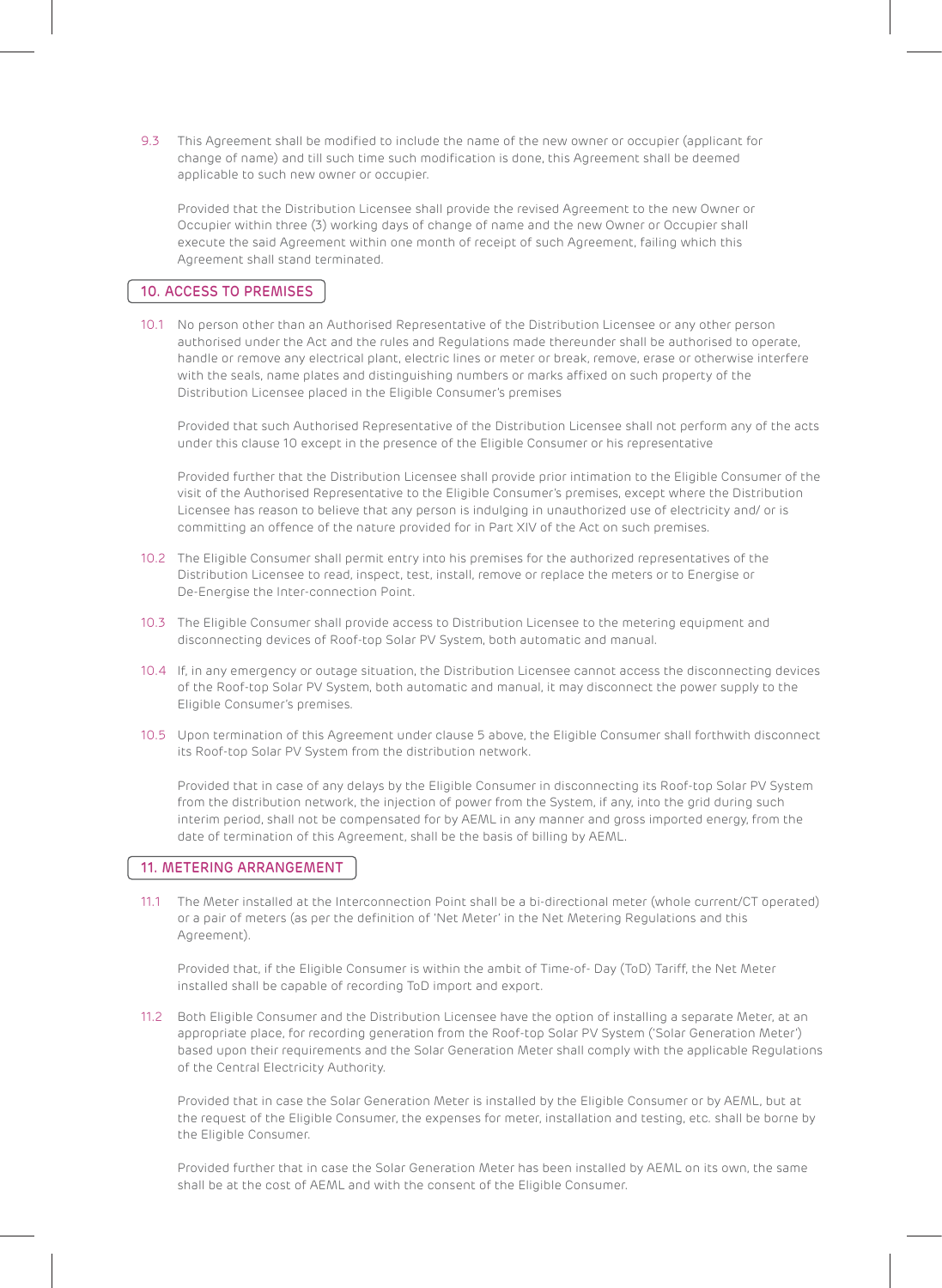- 11.3 Both the Net Meter and the Solar Generation Meter shall be installed at a place providing easy access and readability to the Distribution Licensee
- 11.4 Matters with regard to installation, maintenance and testing of meters and dealing with defective, lost or burnt meters
	- 11.4.1 The obligations of the Distribution Licensee and the Consumer with regard to installation, maintenance, testing and dealing with lost/burnt meters including recovery of charges thereof shall be as specified by the Commission for Distribution Licensees and consumers respectively in the Supply Code and Standards of Performance Regulations.
	- 11.4.2 The Net Meter, including the Solar Generation Meter, in case the same has been installed by AEML on its own, shall be open for inspection by the authorized representative of AEML.

## 12. METER READING AND BILLING IN THE EVENT OF DEFECTIVE METER

12.1 The Distribution Licensee, shall be responsible for reading the Eligible Consumer's Net meter at intervals as specified in the Supply Code.

Provided further that the Authorized Representative of the Distribution Licensee shall be entitled to access the premises of the Eligible Consumer for meter reading, inspection and testing at such times and in such manner as in the case of the Distribution Licensee's own consumers in accordance with the Supply Code.

12.2 In case of defective, damaged or tampered Meter or wherever the Net Meter has stopped recording for any reason, the Distribution Licensee shall bill the Eligible Consumer as per the provisions of the Supply Code, depending upon the circumstances of the case.

Provided that the Eligible Consumer may require the Distribution Licensee to carry out testing of the meter subject to payment of charges for testing as are applicable to the Distribution Licensee's own consumers under the Supply Code.

12.3 In case of defective, damaged or tampered meter or wherever it has stopped recording for any reason, the Distribution Licensee shall use the net energy billed to the Eligible Consumer as the basis for assessment or for working out past average consumption, as the case may be.

## 13. RECTIFICATION OF FAULT

13.1 The Distribution Licensee shall be responsible for the rectification of faults in the distribution system affecting the injection of energy/supply of energy into/from the Distribution System

Provided that the Distribution licensee shall rectify faults in the distribution system so affecting the injection of energy / supply of energy into/from the Distribution System within the time limits as specified by the Commission in the Standards of Performance Regulations, except in the circumstances where an exemption is allowed in accordance with the Standards of Performance Regulations.

13.2 The Distribution Licensee shall, however, not be liable to compensate the Eligible Consumer if his Roof-top Solar PV System is unable to inject the surplus power generated into the Distribution Licensee's network on account of failure of power supply in the grid / network

## 14. ENERGY ACCOUNTING AND SETTLEMENT

- 14.1 For each Billing Period, AEML shall obtain the quantum of electricity imported as well as that exported from the Net Meter (bi-directional) or the pair of Meters, as the case may be.
- 14.2 In case the quantum of electricity exported exceeds the quantum imported during the Billing Period, the excess quantum shall be carried forward to the next Billing Period as credited units of electricity
- 14.3 In case the quantum of electricity imported exceeds the quantum exported during the Billing Period, AEML shall bill the Eligible Consumer for the net electricity consumption, after adjusting the exported units.

Provided that net electricity consumption shall be the basis of billing for all components of tariff which are to be billed on Rs./unit basis.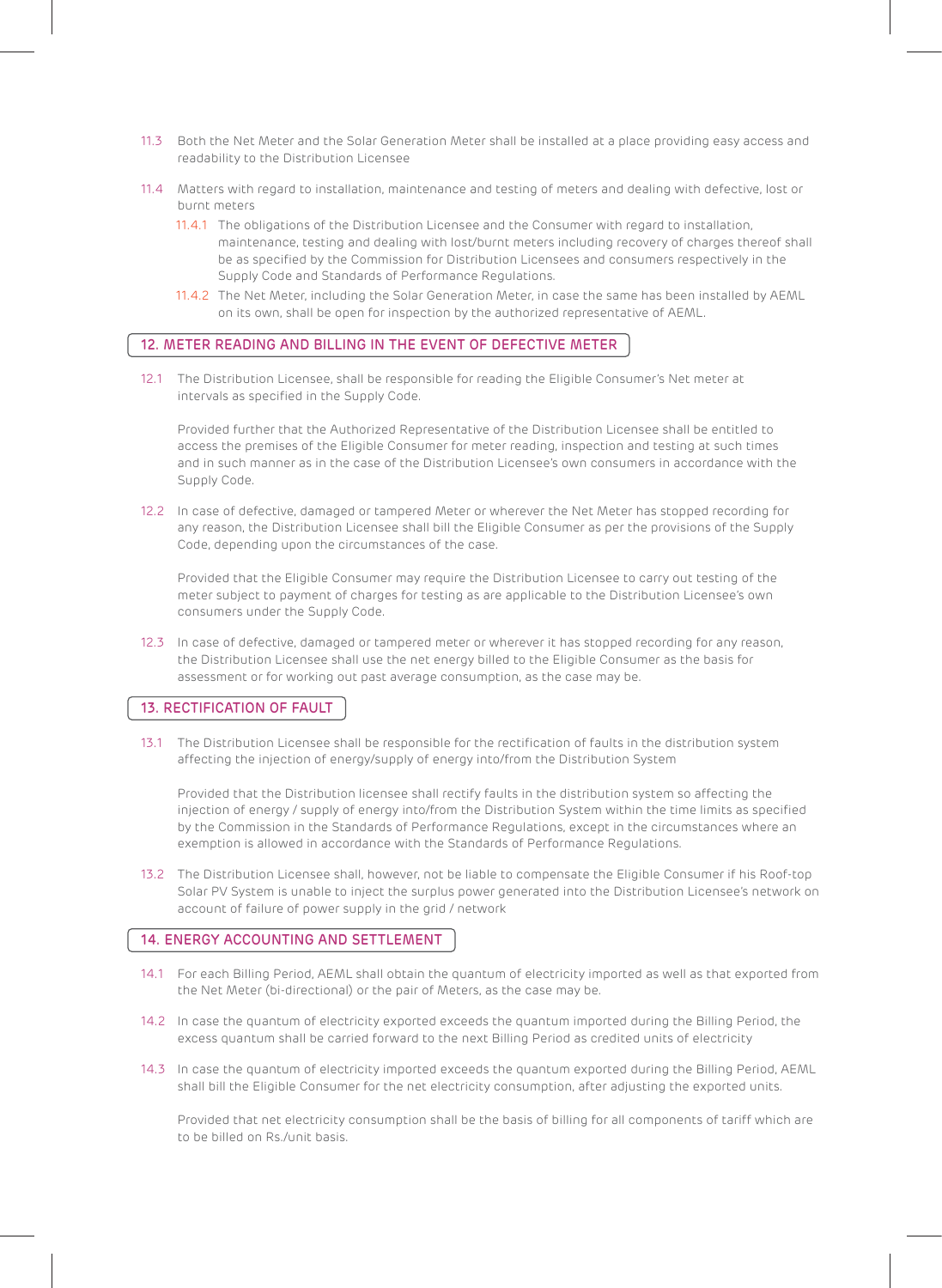Provided further that in case Eligible Consumer falls in category where Demand Charges are applicable, the Billing Demand and Demand Charges thereon using the Maximum Demand as worked out considering the imported quantum of electricity as recorded in the Meter, as per the applicable Tariff Order.

Provided further that in case Eligible Consumer falls in category where Fixed Charges are applicable, the same shall be based on the Eligible Consumer's Sanctioned Load, as per the Applicable Tariff Order. However, in case the Eligible Consumer falls in a category where Fixed Charges are differentiated by units consumption, the Fixed Charges shall be billed as per the units imported as recorded in the Meter.

14.4 The unadjusted net quantum of electricity at the end of each financial year shall be purchased by AEML at its Average Cost of Power Purchase as approved by the Commission for that year, within the first month of the following year

Provided that in case the Approved Cost of Power Purchase for a given financial year is not available due to delay or non-issuance of Tariff Order for such year, the last available Approved Cost of Power Purchase shall be considered.

Provided further that in case this Agreement is terminated during the financial year, the net unadjusted quantum of electricity for such financial year up to the date of termination of this Agreement shall be purchased by AEML at the Approved Cost of Power Purchase, approved for such financial year or last available as the case may be.

Provided also that at the beginning of each Settlement Period, the cumulative quantum of unadjusted injected electricity carried forward shall be reset to zero.

Provided also that such purchase of unadjusted surplus units by AEML shall qualify towards meeting of its Solar RPO.

14.5 In case the Eligible Consumer is within the ambit of ToD Tariff, the electricity imported in a ToD Zone shall be adjusted with the electricity exported in the same ToD Zone

Provided that, in a Billing Period, if the quantum of electricity exported in any ToD Zone is more than the quantum of electricity imported in the same ToD Zone, then such excess injection shall be first adjusted with electricity imported in Off-Peak ToD Zones in the same Billing Period and balance, if any, shall be carried forward to the subsequent Billing Period and adjusted against electricity imported in the Off-Peak ToD Zone(s) in such subsequent Billing Period.

#### 15. BILLING AND PAYMENT

- 15.1 The Distribution Licensee shall bill the Consumer as per the terms of this Agreement. The frequency and timelines of billing shall be as per the Supply Code.
- 15.2 For each Billing Period, the bill raised by the Distribution Licensee shall show separately:
	- 15.2.1 The quantum of electricity Units exported by the Eligible Consumer
	- 15.2.2 The quantum of electricity Units imported by the Eligible Consumer
	- 15.2.3 The net quantum of electricity Units billed for payment by the Eligible Consumer
	- 15.2.4 The net quantum of electricity Units carried over to the next Billing Period
- 15.3 The Eligible Consumer shall pay for the charges within such period as specified in the Supply Code.
- 15.4 The provisions of the Supply Code and/or applicable Tariff Order shall be applicable in case of charges for delay in payment by the Eligible Consumer or discounts for prompt payment, as the case may be.

#### 16. CONSISTENCY WITH REGULATIONS

- 16.1 Both Parties agree that though due care has been taken to prepare this agreement as per the terms of the Act and the Net Metering Regulations, anything contained herein, if found to be inconsistent, the provisions of the Act and the Net Metering Regulations, shall prevail to such extent.
- 16.2 Any provisions of the Net Metering Regulations, if not incorporated in these Regulations, shall apply to the parties to this Agreement in the same manner as specified in the Net Metering Regulations.